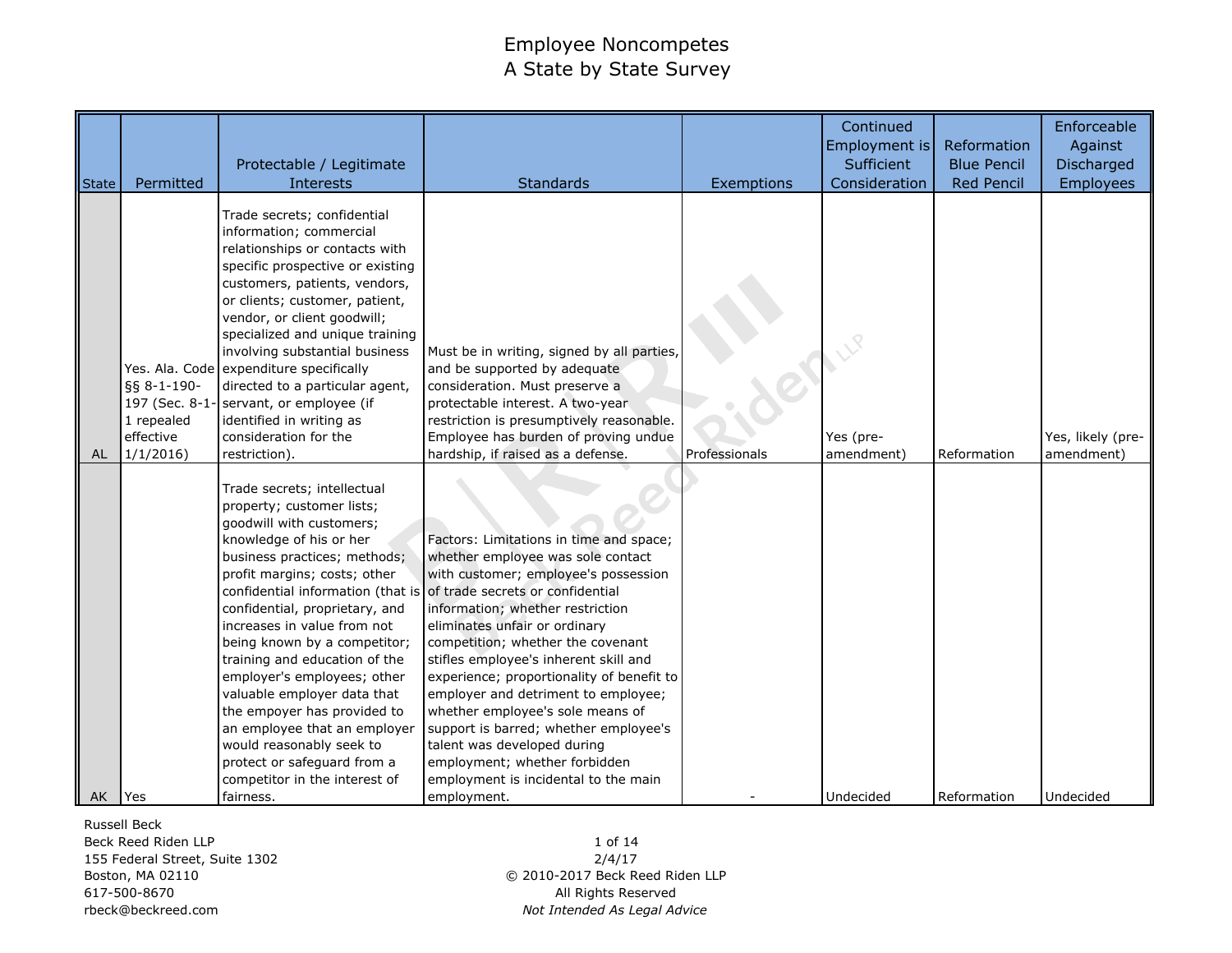| State     | Permitted                                                                                                   | Protectable / Legitimate<br>Interests                                                                                                                                                                                                                                                                                                                                                                                                                                                                                       | <b>Standards</b>                                                                                                                                                                                                                                                                                                                                                                                                                                                                                                                                                                                                                                                                                                                     | Exemptions                                                                          | Continued<br>Employment is<br>Sufficient<br>Consideration | Reformation<br><b>Blue Pencil</b><br><b>Red Pencil</b> | Enforceable<br>Against<br>Discharged<br><b>Employees</b> |
|-----------|-------------------------------------------------------------------------------------------------------------|-----------------------------------------------------------------------------------------------------------------------------------------------------------------------------------------------------------------------------------------------------------------------------------------------------------------------------------------------------------------------------------------------------------------------------------------------------------------------------------------------------------------------------|--------------------------------------------------------------------------------------------------------------------------------------------------------------------------------------------------------------------------------------------------------------------------------------------------------------------------------------------------------------------------------------------------------------------------------------------------------------------------------------------------------------------------------------------------------------------------------------------------------------------------------------------------------------------------------------------------------------------------------------|-------------------------------------------------------------------------------------|-----------------------------------------------------------|--------------------------------------------------------|----------------------------------------------------------|
| AZ        | Yes                                                                                                         | Trade Secrets; Confidential<br>Information; Customer<br>Relationships                                                                                                                                                                                                                                                                                                                                                                                                                                                       | No broader than necessary to protect<br>the employer's legitimate business<br>interest; not unreasonably restrictive;<br>not contrary to public policy; ancillary<br>to another contract.                                                                                                                                                                                                                                                                                                                                                                                                                                                                                                                                            | Broadcasters; maybe<br>Physicians                                                   | Yes                                                       | <b>Blue Pencil</b>                                     | Undecided                                                |
| <b>AR</b> | Yes. Ark.<br>Code 4-70-<br>207 (effictive<br>8/6/2015                                                       | Trade secrets; intellectual<br>property; customer lists;<br>goodwill with customers;<br>knowledge of business<br>practices; methods; profit<br>margins; costs; other<br>confidential information (that is<br>confidential, proprietary, and<br>increases in value from not<br>being known by a competitor);<br>training and education; other<br>valuable employer data (if<br>provided to employee and an<br>employer would reasonably<br>seek to protect or safeguard<br>from a competitor in the<br>interest of fairness) | Limited with respect to time and scope<br>in a manner that is not greater than<br>necessary to defend the protectable<br>business interest of the employer. The<br>lack of a geographic limit does not<br>render the agreement unenforceable,<br>provided that the time and scope limits<br>appropriately limit the restriction.<br>Factors to consider include the nature<br>of the employer's business interest; the<br>geographic scope, including whether a<br>geographic limit is feasible; whether<br>the restriction is limited to specific<br>group of customers or others; and the<br>nature of the employer's business. A<br>two-year restriction is presumptively<br>reasonable unless clearly demonstrated<br>otherwise. | der<br>Various professionals<br>(medical, veterinary,<br>social workers,<br>others) | Yes                                                       | Reformation<br>(mandatory)                             | Undecided                                                |
| CA        | No, except<br>maybe as to<br>trade secrets.<br>Cal. Business<br>& Professions<br>Code § 16600 Trade Secrets |                                                                                                                                                                                                                                                                                                                                                                                                                                                                                                                             | Uncertain status as to trade secrets.                                                                                                                                                                                                                                                                                                                                                                                                                                                                                                                                                                                                                                                                                                |                                                                                     |                                                           |                                                        |                                                          |

Russell Beck Beck Reed Riden LLP 155 Federal Street, Suite 1302 Boston, MA 02110 617-500-8670 rbeck@beckreed.com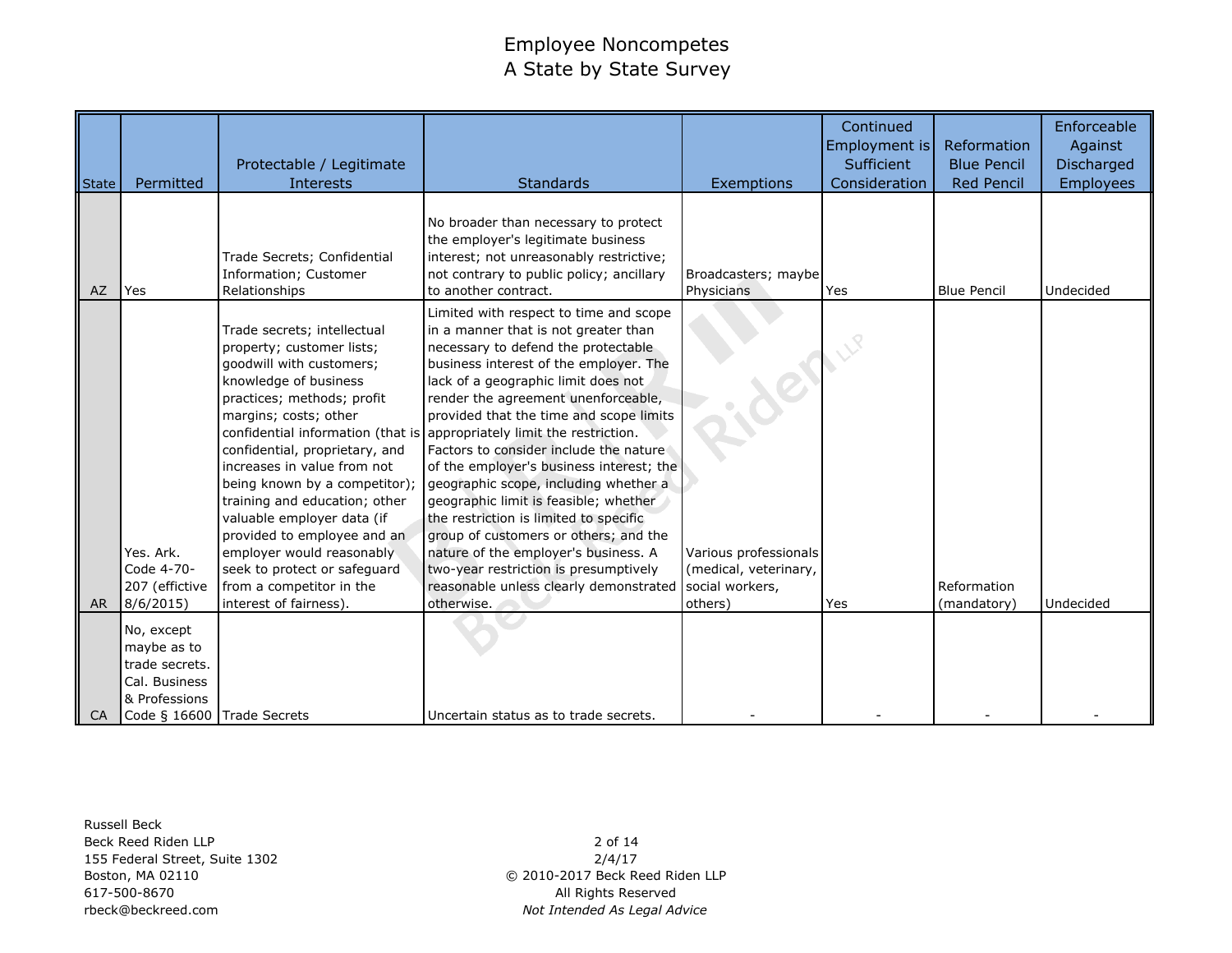|               |                                      | Protectable / Legitimate                                                                                                                                |                                                                                                                                                                                                                     |                                                                  | Continued<br>Employment is<br>Sufficient                          | Reformation<br><b>Blue Pencil</b>    | Enforceable<br>Against<br>Discharged |
|---------------|--------------------------------------|---------------------------------------------------------------------------------------------------------------------------------------------------------|---------------------------------------------------------------------------------------------------------------------------------------------------------------------------------------------------------------------|------------------------------------------------------------------|-------------------------------------------------------------------|--------------------------------------|--------------------------------------|
| State         | Permitted                            | Interests                                                                                                                                               | <b>Standards</b>                                                                                                                                                                                                    | Exemptions                                                       | Consideration                                                     | <b>Red Pencil</b>                    | <b>Employees</b>                     |
| <sub>CO</sub> | Yes. Colo.<br>$2 - 113$              | Trade secrets; recovery of<br>Rev. Stat. § 8-training expenses for short-<br>term employees.                                                            | Must fall within statutory exception<br>(executive or management employees<br>and professional staff or to protect<br>trade secrets or recover cost of<br>training); be reasonable; and be<br>narrowly-tailored.    | Physicians (damages<br>not barred).                              | Yes                                                               | Reformation                          | Undecided                            |
| <b>CT</b>     | Yes                                  | Trade secrets; confidential<br>information; customer<br>relationships.                                                                                  | Factors: time; geographic reach;<br>fairness of protection afforded to<br>employer; extent of restraint on<br>employee; extent of interference with<br>public interest.                                             | Broadcasters;<br>Security Guards;<br>limited as to<br>Physicians | Yes, likely                                                       | <b>Blue Pencil</b>                   | Yes                                  |
| <b>DE</b>     | Yes                                  | Trade secrets; confidential<br>information; customer<br>relationships.                                                                                  | Reasonable in time and geographic<br>reach; protects legitimate economic<br>interests; survives balance of equities.                                                                                                | Physicians                                                       | Yes                                                               | Reformation                          | Yes                                  |
| DC            | Yes                                  | Trade secrets; confidential<br>knowledge; expert training;<br>fruits of employment                                                                      | Reasonable in time and geographic<br>area; necessary to protect legitimate<br>business interests; promisee's need<br>outweighs promisor's hardship. [Follows<br>Restatement (Second) of Contracts,<br>secs. 186-88. | <b>Broadcasters</b>                                              | Yes (if<br>employment<br>continued for<br>sufficient<br>duration) | Reformation or<br><b>Blue Pencil</b> | Undecided                            |
| <b>FL</b>     | Yes. Fla.<br>Stat. Ann. §<br>542.335 | Trade secrets; confidential<br>business information;<br>substantial customer<br>relationships and goodwill;<br>extraordinary or specialized<br>training | Legitimate business interest;<br>reasonably necessary to protect<br>legitimate business interest. [Rebuttal<br>presumptions exist.]                                                                                 | Mediators                                                        | Yes                                                               | Reformation<br>(mandatory)           | Undecided                            |

Russell Beck Beck Reed Riden LLP 155 Federal Street, Suite 1302 Boston, MA 02110 617-500-8670 rbeck@beckreed.com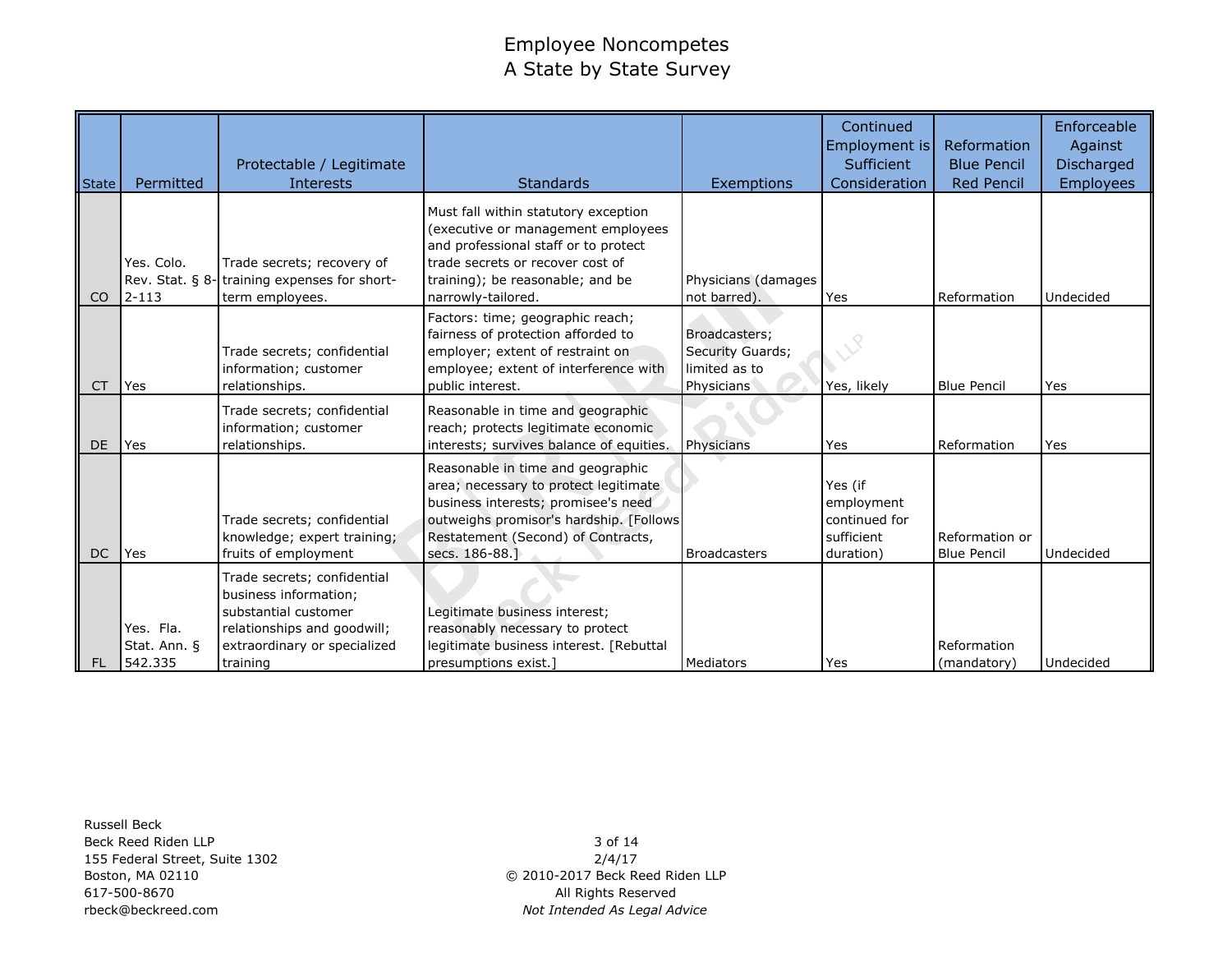| State | Permitted                                                                                                                                                            | Protectable / Legitimate<br><b>Interests</b>                                                                                                                                                                                                                                                                   | <b>Standards</b>                                                                                                                                                                                                                                                                                                                                                                                                                                                                                                                                                                                                                      | Exemptions                                                                                                                                                                                                                                                                                                                                                                             | Continued<br>Employment is<br>Sufficient<br>Consideration                                   | Reformation<br><b>Blue Pencil</b><br><b>Red Pencil</b>           | Enforceable<br>Against<br>Discharged<br><b>Employees</b> |
|-------|----------------------------------------------------------------------------------------------------------------------------------------------------------------------|----------------------------------------------------------------------------------------------------------------------------------------------------------------------------------------------------------------------------------------------------------------------------------------------------------------|---------------------------------------------------------------------------------------------------------------------------------------------------------------------------------------------------------------------------------------------------------------------------------------------------------------------------------------------------------------------------------------------------------------------------------------------------------------------------------------------------------------------------------------------------------------------------------------------------------------------------------------|----------------------------------------------------------------------------------------------------------------------------------------------------------------------------------------------------------------------------------------------------------------------------------------------------------------------------------------------------------------------------------------|---------------------------------------------------------------------------------------------|------------------------------------------------------------------|----------------------------------------------------------|
| GA    | Yes. Ga.<br>Const., Art.<br>III, Sec. VI,<br>Par. $V(c)$ , as<br>amended.<br>[NOTE: Pre-<br>amendment<br>law was more<br>applies to pre-<br>amendment<br>agreements] | Proprietary confidential<br>restrictive and information and relationships;<br>goodwill; economic advantage;<br>time and monetary investment<br>in employee's skill and training.                                                                                                                               | Not overbroad in time, space, and<br>scope; interest of individuals in gaining<br>and pursuing a livelihood; commercial<br>concerns in protecting legitimate<br>business interests; public policy.                                                                                                                                                                                                                                                                                                                                                                                                                                    |                                                                                                                                                                                                                                                                                                                                                                                        | Yes                                                                                         | <b>Blue Pencil</b><br>(according to<br>the Northern<br>District) | Yes, but it's a<br>factor to be<br>considered.           |
| HI    | Yes. Haw.<br>Rev. Stat. §<br>480-4.                                                                                                                                  | Trade secrets; confidential<br>information.                                                                                                                                                                                                                                                                    | Reasonable in time, space, scope.                                                                                                                                                                                                                                                                                                                                                                                                                                                                                                                                                                                                     | Employees in a<br>technology business<br>[effective as of<br>$1/1/2015$ ].                                                                                                                                                                                                                                                                                                             | Yes, likely                                                                                 | Reformation                                                      | Undecided                                                |
| ID    | Yes as to "key<br>employees"<br>(defined in<br>statute).<br>Idaho Code<br>§§ 44-2701-<br>2704.                                                                       | Trade secrets; technologies;<br>intellectual property; business<br>plans; business processes and<br>methods of operation;<br>goodwill; customers; customer<br>lists; customer contacts and<br>referral sources; vendors and<br>vendor contacts; financial and<br>marketing information;<br>potentially others. | Reasonable as to duration, geographical<br>area, type of employment or line of<br>business, and does not impose a<br>greater restraint than is reasonably<br>necessary to protect the employer's<br>legitimate business interests;<br>reasonable as to covenantor,<br>covenantee, and public. Rebuttable<br>presumptions of reasonableness: 18<br>months; geographic area restricted to<br>areas employee provided services or<br>had significant presence or influence;<br>limited to line of business in which<br>employee worked. Presumption that<br>employee is "key employee" if in<br>highest paid 5% employees in<br>company. | Non-"key<br>employees." ("Key<br>employees" are<br>those who have<br>gained a high level<br>of inside knowledge,<br>influence, credibility,<br>notoriety, fame,<br>reputation or public<br>persona as a<br>representative or<br>spokesperson of the<br>employer, and as a<br>result, have the<br>ability to harm or<br>threaten an<br>employer's<br>legitimate business<br>interests). | Yes (but if no<br>additional<br>consideration,<br>noncompete is<br>limited to 18<br>months) | Reformation                                                      | Yes                                                      |

Russell Beck Beck Reed Riden LLP 155 Federal Street, Suite 1302 Boston, MA 02110 617-500-8670 rbeck@beckreed.com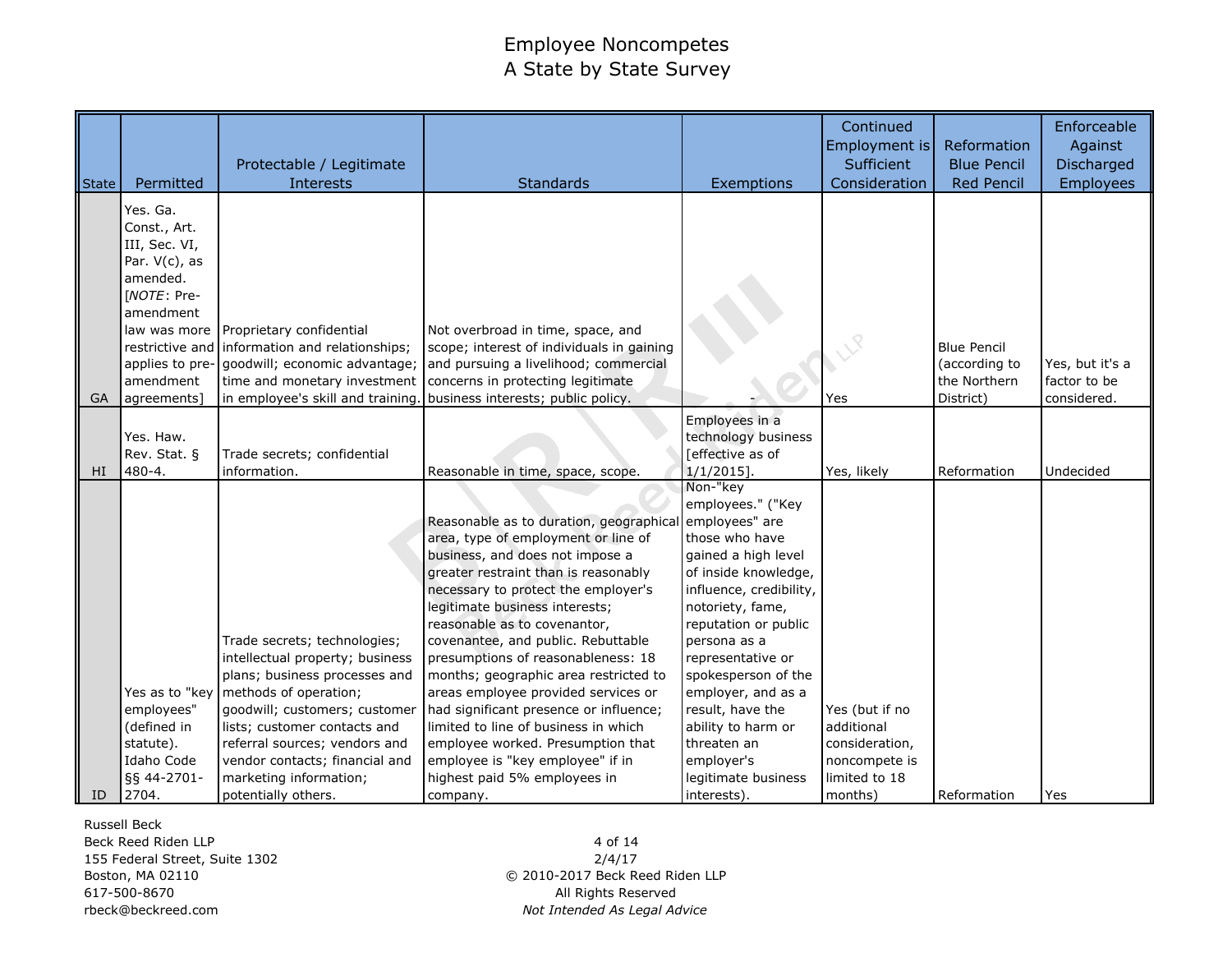|              |           | Protectable / Legitimate                                                                                                                                                                |                                                                                                                                                                                                                                                                                                                                               |                                                 | Continued<br>Employment is<br>Sufficient                        | Reformation<br><b>Blue Pencil</b> | Enforceable<br>Against<br>Discharged           |
|--------------|-----------|-----------------------------------------------------------------------------------------------------------------------------------------------------------------------------------------|-----------------------------------------------------------------------------------------------------------------------------------------------------------------------------------------------------------------------------------------------------------------------------------------------------------------------------------------------|-------------------------------------------------|-----------------------------------------------------------------|-----------------------------------|------------------------------------------------|
| <b>State</b> | Permitted | Interests                                                                                                                                                                               | <b>Standards</b>                                                                                                                                                                                                                                                                                                                              | Exemptions                                      | Consideration                                                   | <b>Red Pencil</b>                 | <b>Employees</b>                               |
|              |           | Legitimate business interests<br>are based on the totality of the<br>facts and circumstances of the<br>case. Trade secrets,<br>confidential information, and<br>near permenant business | Ancillary to a valid employment<br>relationship; no greater than required<br>to protect a legitimate business<br>interest; does not impose undue<br>hardship on the employee; not<br>injurious to the public; and reasonable<br>in time, space, and scope. [May require Contractors;<br>two years of employment before any                    | Broadcasters;<br>Government<br>Physicians; Low- | Yes (if<br>employment<br>continued for<br>sufficient            |                                   |                                                |
| IL           | Yes       | relationships are factors.                                                                                                                                                              | noncompete can be enforced.]                                                                                                                                                                                                                                                                                                                  | income workers.                                 | duration)                                                       | Reformation                       | Yes                                            |
|              |           | Trade secrets; confidential<br>information; goodwill; special                                                                                                                           | Clear and specific (not general)<br>restraint must be reasonable in light of<br>the legitimate interests to be protected;<br>reasonableness is measured by totality<br>of interrelationship of the interest, and<br>the time, space, and scope of the<br>restriction, judged by the needs for the<br>restriction, the effect on the employee, |                                                 |                                                                 |                                   |                                                |
| <b>IN</b>    | Yes       | training or techniques.                                                                                                                                                                 | and the public interest.                                                                                                                                                                                                                                                                                                                      |                                                 | Yes                                                             | <b>Blue Pencil</b>                | Yes                                            |
| <b>IA</b>    | Yes       | Trade secrets; goodwill;<br>specialized training.                                                                                                                                       | Whether the restriction is reasonably<br>necessary to protect the employer's<br>business, unreasonably restrictive (time Franchisees (where<br>and space), and prejudicial to the<br>public interest.                                                                                                                                         | franchisor does not<br>renew)                   | Yes                                                             | Reformation                       | Yes, but it's a<br>factor to be<br>considered. |
|              |           | Trade secrets; confidential<br>business information; loss of<br>clients; goodwill; preserving<br>contact with clients; customer<br>contracts; referral sources;                         | Protects a legitimate business interest;<br>not undue burden on employee; not<br>injurious to public welfare; reasonable                                                                                                                                                                                                                      | Accountants                                     |                                                                 |                                   |                                                |
| <b>KS</b>    | Yes.      | reputation; special training.                                                                                                                                                           | in time and space.                                                                                                                                                                                                                                                                                                                            | (limited)                                       | Yes                                                             | Reformation                       | Yes                                            |
| KY Yes.      |           | Confidential business<br>information; customer lists;<br>competition; employee training<br>investment in training.                                                                      | Reasonable in scope and purpose;<br>reasonableness determined by the<br>time, space, and "charter" of the<br>restriction; no undue hardship; does<br>not interfere with public interest                                                                                                                                                       |                                                 | No, although<br>threatened loss<br>of job might be<br>a factor. | Reformation                       | Undecided (but<br>it can be a<br>factor)       |

Russell Beck Beck Reed Riden LLP 155 Federal Street, Suite 1302 Boston, MA 02110 617-500-8670 rbeck@beckreed.com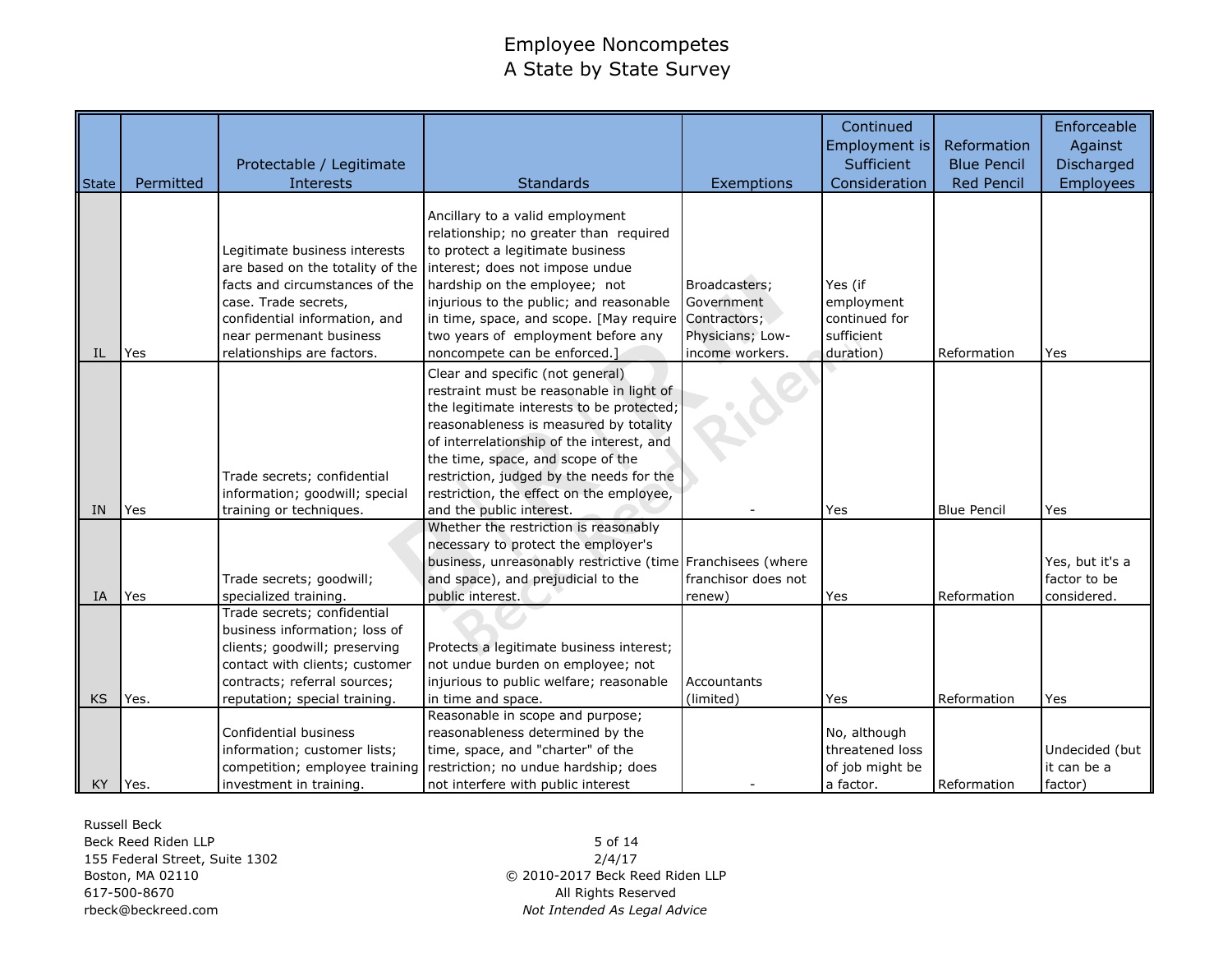|              |               |                                          |                                         |                           | Continued<br>Employment is | Reformation        | Enforceable<br>Against |
|--------------|---------------|------------------------------------------|-----------------------------------------|---------------------------|----------------------------|--------------------|------------------------|
|              |               | Protectable / Legitimate                 |                                         |                           | Sufficient                 | <b>Blue Pencil</b> | Discharged             |
| <b>State</b> | Permitted     | <b>Interests</b>                         | <b>Standards</b>                        | Exemptions                | Consideration              | <b>Red Pencil</b>  | <b>Employees</b>       |
|              |               |                                          |                                         | Automobile                |                            |                    |                        |
|              |               | Trade secrets; financial                 | No more than two years; specifies the   | Salesman; Real            |                            |                    |                        |
|              |               | information; management                  | specific geographic reach (by parishes, | Estate Broker's           |                            |                    |                        |
|              | Yes. La. Rev. | techniques; extensive training           | municipalities, or their respective     | Licensees                 |                            | Blue Pencil, if    |                        |
|              | Stat. Ann.    | (if such training is unrecouped          | parts); defines employer's business;    | (procedural               |                            | allowed by the     |                        |
| LA           | Sec. 23:921   | through employee's work).                | strict compliance with statute.         | requirements)             | Yes                        | noncompete         | Yes, likely.           |
|              |               |                                          | No broader than necessary to protect    |                           |                            |                    |                        |
|              |               |                                          | the employer's legitimate business      |                           |                            |                    |                        |
|              |               |                                          | interest; reasonable as to time, space, |                           |                            |                    |                        |
|              |               | Trade secrets; confidential              | and interests to be protected; no undue | <b>Broadcast Industry</b> |                            |                    |                        |
| <b>ME</b>    | Yes           | information; goodwill.                   | hardship to employee.                   | (presumption)             | Yes                        | Reformation        | Yes, likely.           |
|              |               |                                          | Duration and space no wider than        |                           |                            |                    |                        |
|              |               | Trade secrets; routes; client            | reasonably necessary to protect         |                           |                            |                    |                        |
|              |               | lists; established customer              | legitimate interests; no undue hardship |                           |                            |                    |                        |
|              |               | relationships; goodwill; unique          | to employee; not contrary to public     |                           |                            |                    |                        |
| MD           | Yes           | services.                                | policy; ancillary to the employment.    |                           | Yes                        | <b>Blue Pencil</b> | No, likely.            |
|              |               |                                          | Narrowly tailored to protect legitimate |                           |                            |                    |                        |
|              |               |                                          | business interest; limited in time,     | Broadcasters;             |                            |                    |                        |
|              |               |                                          | space, and scope; consonant with        | Physicians; Nurses;       |                            |                    |                        |
|              |               | Trade secrets; confidential              | public policy; harm to employer         | Social Workers;           |                            |                    |                        |
| <b>MA</b>    | Yes           | information; goodwill.                   | outweighs harm to employee.             | Psychologists             | Yes                        | Reformation        | Yes                    |
|              |               |                                          | Must have an honest and just purpose    |                           |                            |                    |                        |
|              |               |                                          | and to protect legitimate business      |                           |                            |                    |                        |
|              | Yes. Mich.    |                                          | interests; reasonable in time, space,   |                           |                            |                    |                        |
|              |               | Comp. Laws § Trade cecrets; confidential | and scope or line of business; not      |                           |                            |                    |                        |
| MI           | 445.774a.     | business information; goodwill.          | injurious to the public.                |                           | Yes                        | Reformation        | Yes                    |
|              |               | Trade secrets; confidential              | No broader than necessary to protect    |                           |                            |                    |                        |
|              |               | business information; goodwill;          | the employer's legitimate business      |                           |                            |                    |                        |
|              |               | prevention of unfair                     | interest; does not impose unnecessary   |                           |                            |                    |                        |
| MN.          | Yes           | competition.                             | hardship on employee.                   |                           | <b>No</b>                  | Reformation        | Yes                    |
|              |               |                                          |                                         |                           | Yes (though                |                    |                        |
|              |               | Trade secrets; confidential              | Reasonableness and specificity of       |                           | questioned if              |                    |                        |
|              |               | business information; goodwill;          | restriction, primarily, in time and     |                           | employee                   |                    |                        |
|              |               | ability to succeed in a                  | space; hardship to employer and         |                           | terminated                 |                    |                        |
| MS Yes       |               | competitive market.                      | employee; public interest.              |                           | shortly after)             | Reformation        | Yes                    |

Russell Beck Beck Reed Riden LLP 155 Federal Street, Suite 1302 Boston, MA 02110 617-500-8670 rbeck@beckreed.com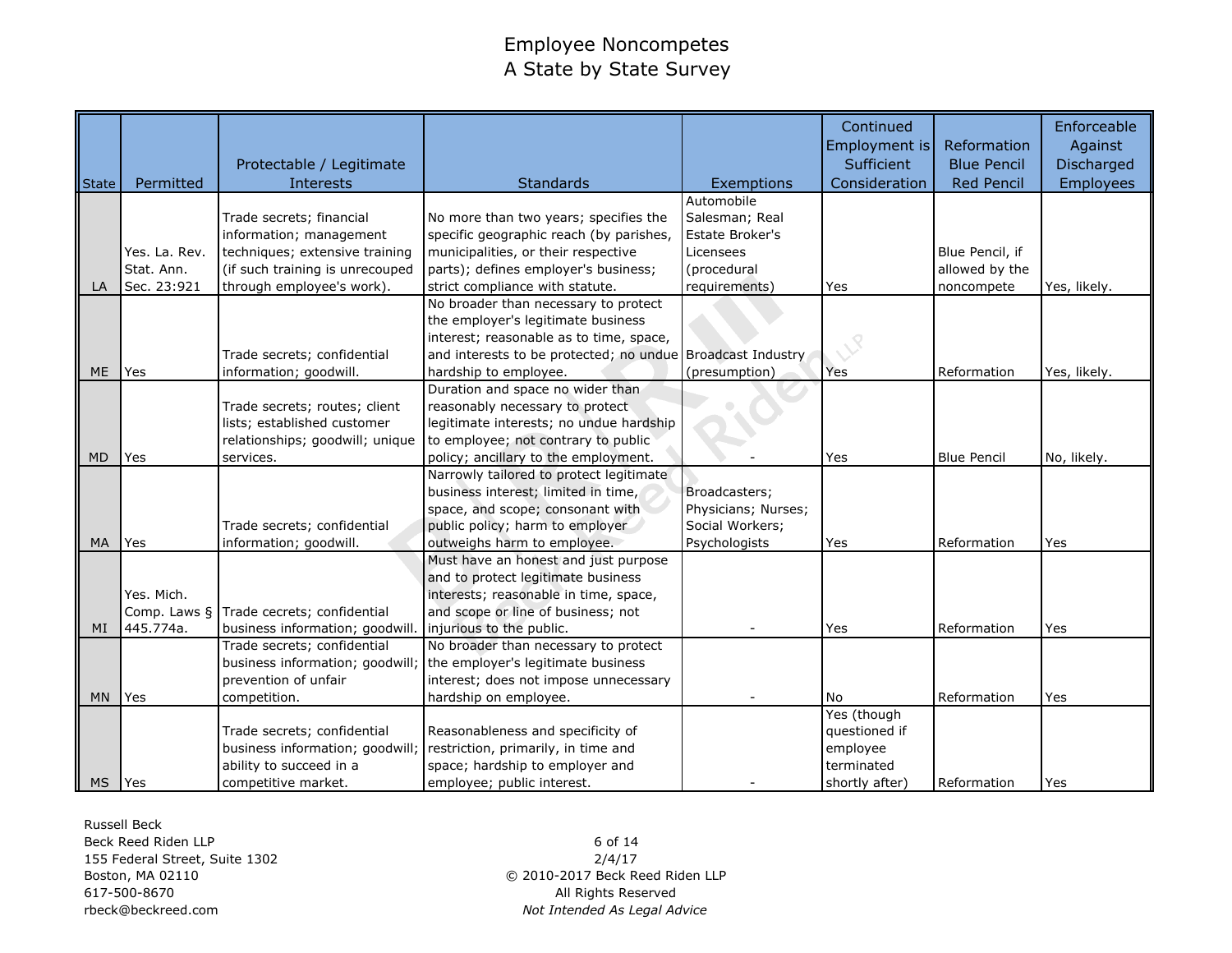| State     | Permitted    | Protectable / Legitimate<br><b>Interests</b> | <b>Standards</b>                                                                                                                                                                                                                                                                                                                                                                                                                                                                                                          | Exemptions        | Continued<br>Employment is<br>Sufficient<br>Consideration | Reformation<br><b>Blue Pencil</b><br><b>Red Pencil</b> | Enforceable<br>Against<br>Discharged<br>Employees |
|-----------|--------------|----------------------------------------------|---------------------------------------------------------------------------------------------------------------------------------------------------------------------------------------------------------------------------------------------------------------------------------------------------------------------------------------------------------------------------------------------------------------------------------------------------------------------------------------------------------------------------|-------------------|-----------------------------------------------------------|--------------------------------------------------------|---------------------------------------------------|
|           |              |                                              | Reasonably necessary to protect<br>legitimate interests; reasonable in time                                                                                                                                                                                                                                                                                                                                                                                                                                               |                   | Yes (where<br>there is other                              |                                                        |                                                   |
|           |              | Trade secrets; confidential                  | and space; not an unreasonable                                                                                                                                                                                                                                                                                                                                                                                                                                                                                            |                   | related                                                   |                                                        |                                                   |
|           |              | business information; customer               | restraint on employee; purpose served;                                                                                                                                                                                                                                                                                                                                                                                                                                                                                    |                   | consideration,                                            |                                                        |                                                   |
|           |              | or supplier relationships,                   | situation of the parties; limits of the                                                                                                                                                                                                                                                                                                                                                                                                                                                                                   |                   | such as                                                   |                                                        |                                                   |
|           | Yes. 28 Mo.  | goodwill, or loyalty; customer               | restraint; specialization of the business.                                                                                                                                                                                                                                                                                                                                                                                                                                                                                |                   | continued                                                 |                                                        |                                                   |
|           | Stat. Ann. § | lists; protection from unfair                | [Absence of legitimate business interest Secretaries                                                                                                                                                                                                                                                                                                                                                                                                                                                                      |                   | access to                                                 |                                                        |                                                   |
|           | 431.202      | competition; stability in the                | impacts duration, which can be no                                                                                                                                                                                                                                                                                                                                                                                                                                                                                         | (limited); Clerks | customers or                                              |                                                        |                                                   |
| <b>MO</b> | (related)    | workforce.                                   | more than one year.]                                                                                                                                                                                                                                                                                                                                                                                                                                                                                                      | (limited)         | trade secrets)                                            | Reformation                                            | Yes                                               |
|           |              |                                              | Partial or restricted in its operation in<br>respect either to time or place;<br>supported by "some good<br>consideration"; and reasonable,                                                                                                                                                                                                                                                                                                                                                                               |                   |                                                           |                                                        |                                                   |
|           |              | Trade secrets; proprietary                   | affording only a fair protection to the                                                                                                                                                                                                                                                                                                                                                                                                                                                                                   |                   |                                                           |                                                        |                                                   |
|           |              | information that would provide               | interests of the party in whose favor it                                                                                                                                                                                                                                                                                                                                                                                                                                                                                  |                   |                                                           |                                                        |                                                   |
|           | Yes. Mont.   | an employee with an unfair                   | is made, and not so large in its                                                                                                                                                                                                                                                                                                                                                                                                                                                                                          |                   |                                                           |                                                        |                                                   |
|           | Code Ann. §§ | advantage; goodwill; customer                | operation as to interfere with the                                                                                                                                                                                                                                                                                                                                                                                                                                                                                        |                   |                                                           | Blue Pencil,                                           |                                                   |
| MT        | 28-703-05    | relationships.                               | interests of the public.                                                                                                                                                                                                                                                                                                                                                                                                                                                                                                  |                   | <b>No</b>                                                 | likely                                                 | No                                                |
|           |              | Trade secrets; confidential                  | Reasonably necessary to protect<br>legitimate interests; not unduly harsh<br>or oppressive to employee; not<br>injurious to the public. Considerations<br>include: inequality in bargaining power;<br>risk of loss of customers; extent of<br>participation in securing and retaining<br>customers; good faith of employer;<br>employee's job, training, health,<br>education, and family needs; current<br>employment conditions; need for<br>employee to change his calling or<br>residence; relation of restriction to |                   |                                                           |                                                        |                                                   |
| <b>NE</b> | Yes          | information; goodwill.                       | legitimate interest being protected.                                                                                                                                                                                                                                                                                                                                                                                                                                                                                      |                   | Yes, likely                                               | Red Pencil                                             | Undecided                                         |

Russell Beck Beck Reed Riden LLP 155 Federal Street, Suite 1302 Boston, MA 02110 617-500-8670 rbeck@beckreed.com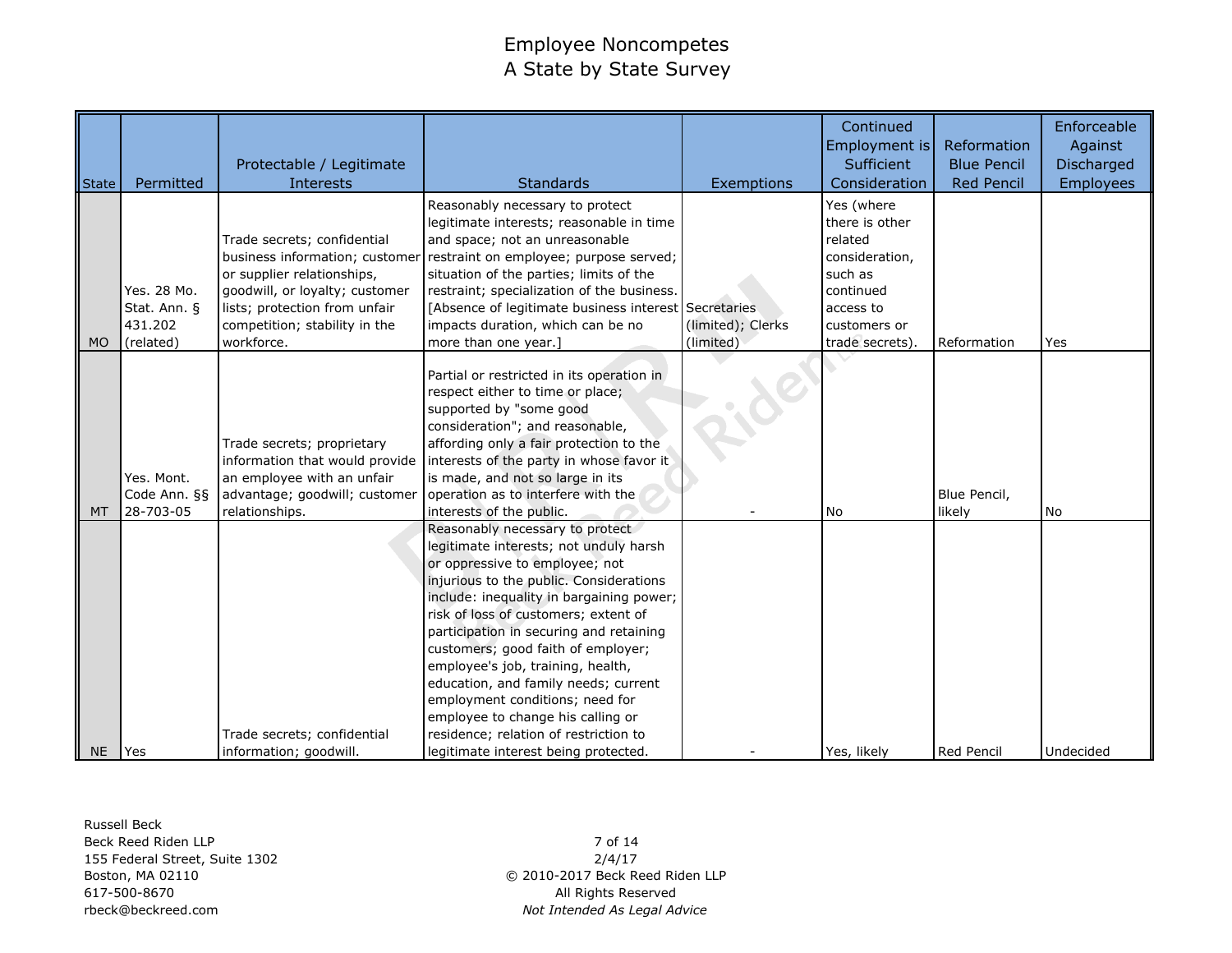| State          | Permitted            | Protectable / Legitimate<br><b>Interests</b>                  | <b>Standards</b>                                                               | Exemptions          | Continued<br>Employment is<br>Sufficient<br>Consideration | Reformation<br><b>Blue Pencil</b><br><b>Red Pencil</b> | Enforceable<br>Against<br>Discharged<br><b>Employees</b> |
|----------------|----------------------|---------------------------------------------------------------|--------------------------------------------------------------------------------|---------------------|-----------------------------------------------------------|--------------------------------------------------------|----------------------------------------------------------|
|                |                      |                                                               | Not greater than reasonably necessary                                          |                     |                                                           |                                                        |                                                          |
|                |                      |                                                               | to protect the business and goodwill of                                        |                     |                                                           |                                                        |                                                          |
|                | Yes. Nev. Rev.       |                                                               | the employer; no undue hardship on                                             |                     |                                                           |                                                        |                                                          |
| <b>NV</b>      | Stat. $§$<br>613.200 | Trade secrets; goodwill.                                      | employee. Time and space are<br>considerations for reasonableness.             |                     | Yes                                                       | Red Pencil                                             | Undecided                                                |
|                |                      |                                                               |                                                                                |                     |                                                           |                                                        |                                                          |
|                |                      |                                                               | Not greater than necessary to protect                                          |                     |                                                           |                                                        |                                                          |
|                |                      |                                                               | the employer's legitimate business                                             |                     |                                                           |                                                        |                                                          |
|                |                      |                                                               | interests; no undue or disproportionate                                        |                     |                                                           |                                                        |                                                          |
|                |                      | Trade secrets; confidential                                   | hardship to employee; not injurious to                                         |                     |                                                           |                                                        |                                                          |
|                |                      | business information; goodwill;                               | public interest; new employees must be                                         | Physicians (RSA     |                                                           |                                                        |                                                          |
| N <sub>H</sub> | Yes. RSA<br>275:70   | employee's special influence                                  | given a copy of the noncompete prior to<br>acceptance of offer for employment. | 329:31-a (effective |                                                           | Reformation                                            | Undecided                                                |
|                |                      | over the employer's customers.<br>Trade secrets; confidential |                                                                                | $8/5/2016$ ).       | Yes                                                       |                                                        |                                                          |
|                |                      | business information; goodwill                                |                                                                                |                     |                                                           |                                                        |                                                          |
|                |                      | in existing customers;                                        |                                                                                |                     |                                                           |                                                        |                                                          |
|                |                      | preventing employee from                                      | Protects a legitimate business interest;                                       |                     |                                                           |                                                        |                                                          |
|                |                      | working with customer at lower                                | not undue burden on employee; not                                              |                     |                                                           |                                                        | Yes, but it's a                                          |
|                |                      | cost than working through                                     | injurious to the public; not overbroad in In-House Counsel;                    |                     |                                                           |                                                        | factor to be                                             |
| NJ             | Yes                  | employer.                                                     | time, space, and scope.                                                        | Psychologists.      | Yes                                                       | Reformation                                            | considered.                                              |
|                |                      |                                                               |                                                                                |                     |                                                           |                                                        |                                                          |

Russell Beck Beck Reed Riden LLP 155 Federal Street, Suite 1302 Boston, MA 02110 617-500-8670 rbeck@beckreed.com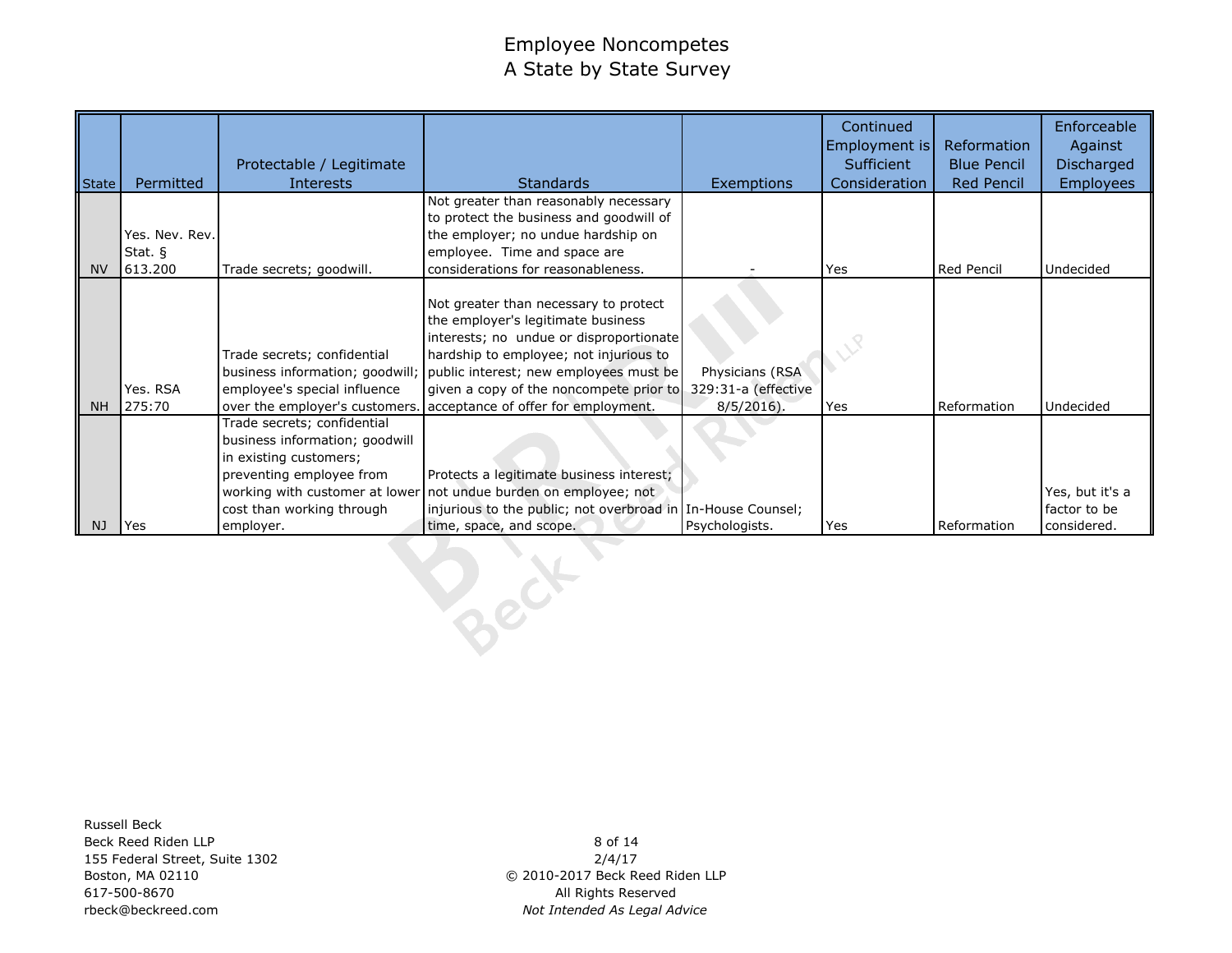| <b>State</b> | Permitted                                                                                                                   | Protectable / Legitimate<br>Interests                                                                              | <b>Standards</b>                                                                                                                                 | Exemptions                                                                                                                                                                                                                                                                                                                                                                                                                                                                                                                      | Continued<br>Employment is<br>Sufficient<br>Consideration | Reformation<br><b>Blue Pencil</b><br><b>Red Pencil</b> | Enforceable<br>Against<br>Discharged<br><b>Employees</b> |
|--------------|-----------------------------------------------------------------------------------------------------------------------------|--------------------------------------------------------------------------------------------------------------------|--------------------------------------------------------------------------------------------------------------------------------------------------|---------------------------------------------------------------------------------------------------------------------------------------------------------------------------------------------------------------------------------------------------------------------------------------------------------------------------------------------------------------------------------------------------------------------------------------------------------------------------------------------------------------------------------|-----------------------------------------------------------|--------------------------------------------------------|----------------------------------------------------------|
| <b>NM</b>    | Yes [N. M. S.<br>A. 1978, §§<br>$24 - 11 - 1 - 5$<br><i>(creates)</i><br>health care<br>practitioner<br>exemption<br>only)] | Maintaining workforce;<br>limitation of competition (but<br>not to stifle competition);<br>customer relationships. | Reasonable as applied to the employer,<br>employee, and public; not great<br>hardship to employee in exchange for<br>small benefits to employer. | Healthcare<br>practitioners<br>(dentists,<br>osteopathic<br>physicians,<br>physicians,<br>podiatrists, certified<br>registered nurse<br>anethetists) to the<br>extent they are<br>providing clinical<br>health care services.<br><b>Exemption has</b><br>limits (including that<br>it does not apply to<br>any covered medical<br>professional if they<br>are a shareholder,<br>owner, partner, or<br>director of a health<br>care practice) and is<br>effective only to<br>agreements from<br>7/1/2015 and after.] Yes, likely |                                                           | Undecided                                              | Undecided                                                |
|              |                                                                                                                             | Trade secrets; confidential                                                                                        | Reasonable in time and space, and no<br>greater than is required for the                                                                         |                                                                                                                                                                                                                                                                                                                                                                                                                                                                                                                                 |                                                           |                                                        |                                                          |
|              |                                                                                                                             | information; goodwill; on-air<br>persona of broadcasters;<br>employee's unique or                                  | protection of the legitimate interest of<br>the employer; does not impose undue<br>hardship on the employee; not injurious                       |                                                                                                                                                                                                                                                                                                                                                                                                                                                                                                                                 |                                                           |                                                        |                                                          |
| NY           | Yes                                                                                                                         | extraordinary services.                                                                                            | to the public.                                                                                                                                   |                                                                                                                                                                                                                                                                                                                                                                                                                                                                                                                                 | Yes                                                       | Reformation                                            | Cases are split                                          |

Russell Beck Beck Reed Riden LLP 155 Federal Street, Suite 1302 Boston, MA 02110 617-500-8670 rbeck@beckreed.com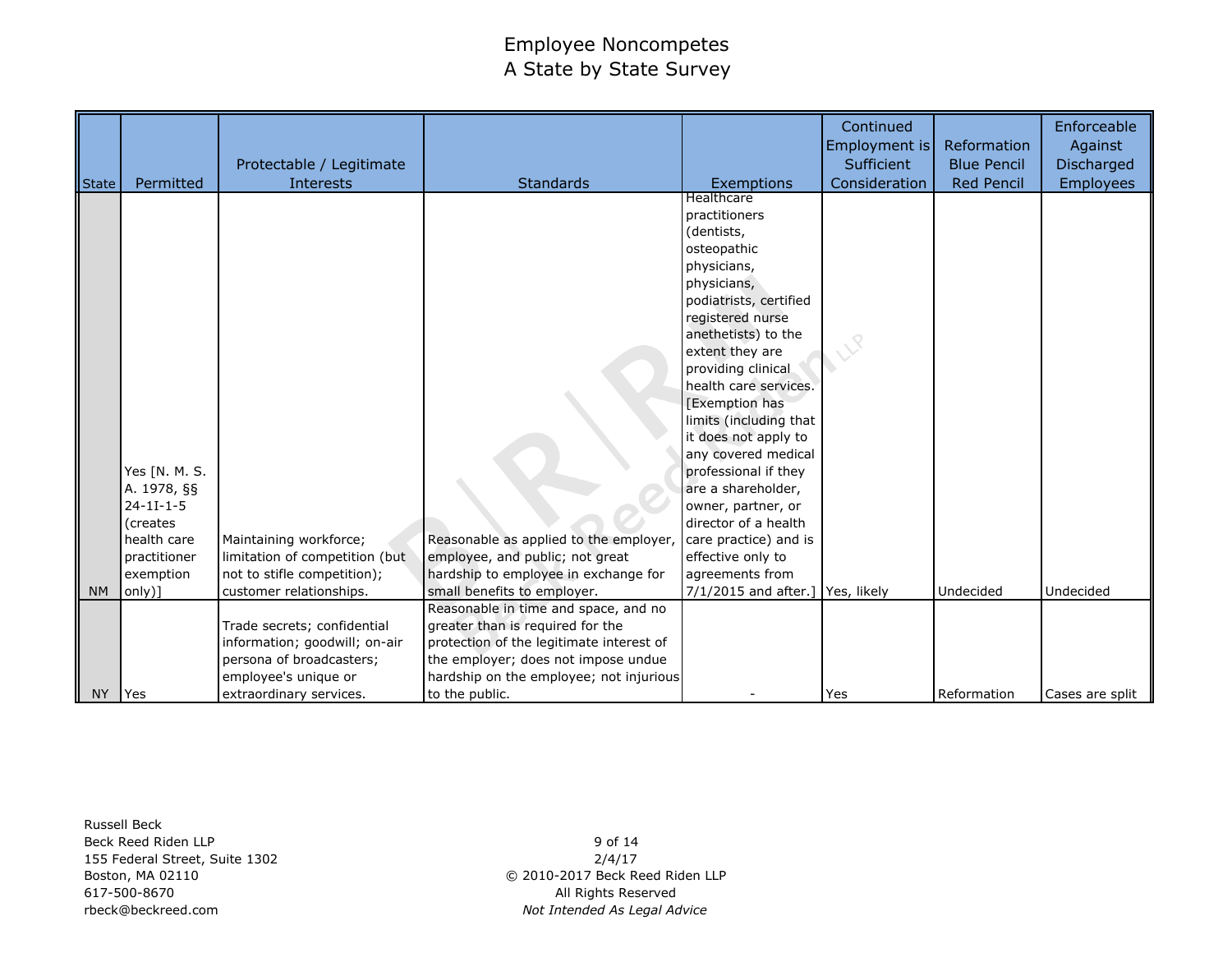| <b>State</b> | Permitted                                                          | Protectable / Legitimate<br>Interests                                                                                                                           | <b>Standards</b>                                                                                                                                                                                                                                                                                                                                                                                                                                                                                                                                                                                                                                                                                                                                                                                                  | Exemptions           | Continued<br>Employment is<br>Sufficient<br>Consideration | Reformation<br><b>Blue Pencil</b><br><b>Red Pencil</b> | Enforceable<br>Against<br>Discharged<br>Employees |
|--------------|--------------------------------------------------------------------|-----------------------------------------------------------------------------------------------------------------------------------------------------------------|-------------------------------------------------------------------------------------------------------------------------------------------------------------------------------------------------------------------------------------------------------------------------------------------------------------------------------------------------------------------------------------------------------------------------------------------------------------------------------------------------------------------------------------------------------------------------------------------------------------------------------------------------------------------------------------------------------------------------------------------------------------------------------------------------------------------|----------------------|-----------------------------------------------------------|--------------------------------------------------------|---------------------------------------------------|
|              | Yes. N.C. Gen.<br>Stat. sec. 75-<br>4; 21 N.C.<br>Admin. Code<br>ş | Trade secrets; confidential                                                                                                                                     | In writing; part of an employment<br>contract; reasonably necessary to<br>protect legitimate business interest;<br>reasonable in time and space; not                                                                                                                                                                                                                                                                                                                                                                                                                                                                                                                                                                                                                                                              | Possible limits on   |                                                           |                                                        |                                                   |
| NC.          | No. N.D. Cent.                                                     | 29.0502(e)(5) business information; goodwill.                                                                                                                   | against public policy.                                                                                                                                                                                                                                                                                                                                                                                                                                                                                                                                                                                                                                                                                                                                                                                            | use with locksmiths. | No                                                        | <b>Blue Pencil</b>                                     | Yes, likely.                                      |
| <b>ND</b>    | Code § 9-08-<br>06                                                 |                                                                                                                                                                 |                                                                                                                                                                                                                                                                                                                                                                                                                                                                                                                                                                                                                                                                                                                                                                                                                   |                      |                                                           |                                                        |                                                   |
| OH.          | <b>I</b> Yes                                                       | Trade secrets; confidential<br>information; customer<br>relationships; prevention of the<br>use of proprietary customer<br>information to solicit<br>customers. | Not greater than necessary to protect<br>the employer's legitimate business<br>interests; no undue hardship to<br>employee; not injurious to public<br>interest. Considerations: absence or<br>presence of limitations as to time and<br>space; whether employee is sole<br>contact with customer; employee's<br>possession of trade secrets or<br>confidential information; purpose of<br>restriction (elimination of unfair<br>competition vs. ordinary competition<br>and whether seeks to stifle employee's<br>inherent skill and experience);<br>proportionality of benefit to employer<br>as compared to the detriment to the<br>employee; other means of support for<br>employee; when employee's talent was<br>developed; whether forbidden<br>employment is merely incidental to the<br>main employment. |                      | Yes                                                       | Reformation                                            | Yes                                               |
|              | No. OK Stat. §                                                     |                                                                                                                                                                 |                                                                                                                                                                                                                                                                                                                                                                                                                                                                                                                                                                                                                                                                                                                                                                                                                   |                      |                                                           |                                                        |                                                   |
|              | OK   15-219A                                                       |                                                                                                                                                                 |                                                                                                                                                                                                                                                                                                                                                                                                                                                                                                                                                                                                                                                                                                                                                                                                                   |                      |                                                           |                                                        |                                                   |

Russell Beck Beck Reed Riden LLP 155 Federal Street, Suite 1302 Boston, MA 02110 617-500-8670 rbeck@beckreed.com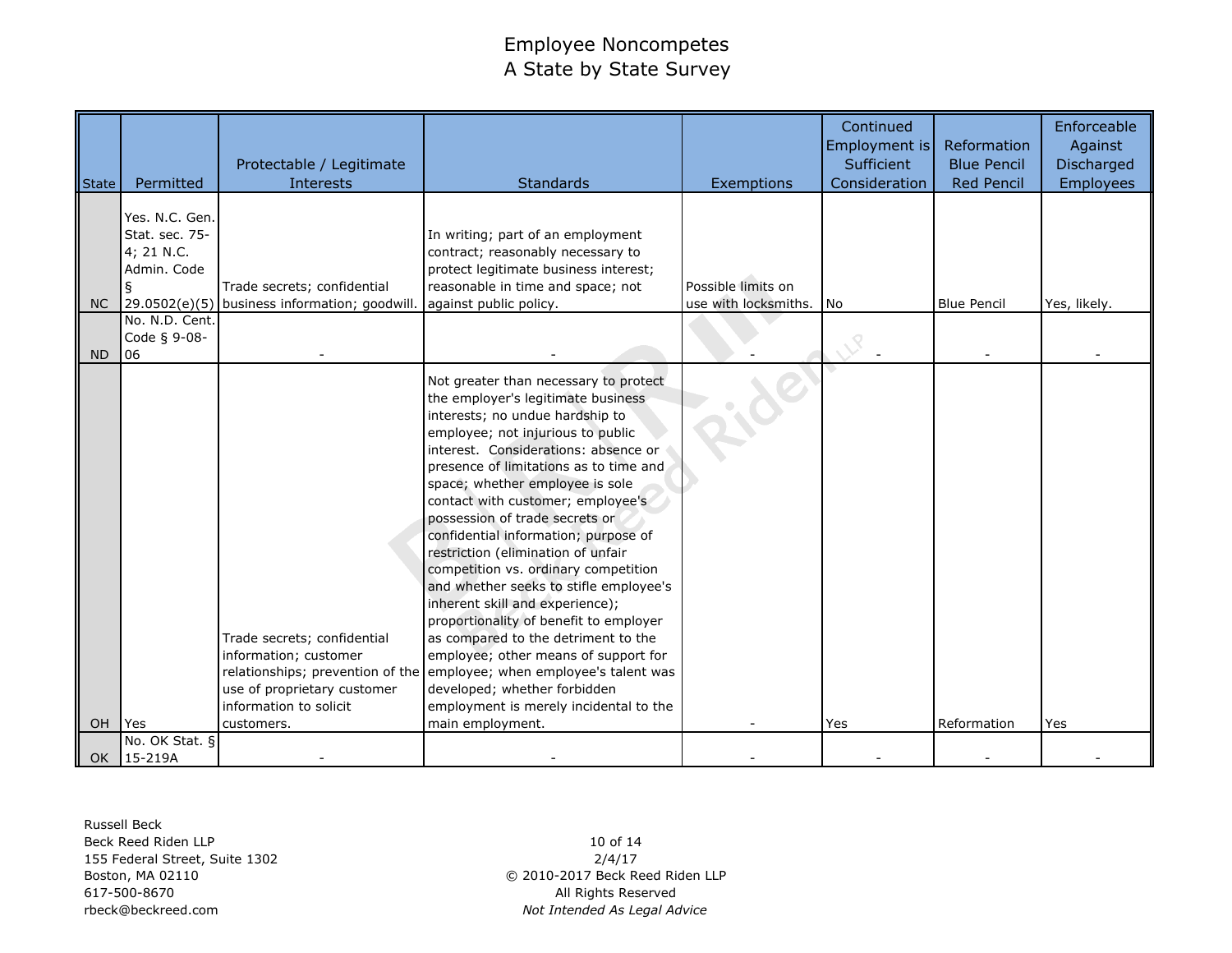| <b>State</b> | Permitted                                             | Protectable / Legitimate<br>Interests                                                                                                                       | <b>Standards</b>                                                                                                                                                                                                                                                                                                                                                                                                                                       | Exemptions  | Continued<br>Employment is<br>Sufficient<br>Consideration | Reformation<br><b>Blue Pencil</b><br><b>Red Pencil</b>                                                                | Enforceable<br>Against<br>Discharged<br>Employees |
|--------------|-------------------------------------------------------|-------------------------------------------------------------------------------------------------------------------------------------------------------------|--------------------------------------------------------------------------------------------------------------------------------------------------------------------------------------------------------------------------------------------------------------------------------------------------------------------------------------------------------------------------------------------------------------------------------------------------------|-------------|-----------------------------------------------------------|-----------------------------------------------------------------------------------------------------------------------|---------------------------------------------------|
| <b>OR</b>    | Yes. Or. Rev.<br>Stat. §<br>653.295                   | Trade secrets; confidential<br>business or professional<br>information; investment in<br>certain on-air broadcasters;<br>customer contacts and<br>goodwill. | Noncompete provided at least two<br>weeks before employment or with bona<br>fide advancement; employee meets<br>minimum compensation threshold;<br>restricted in time or space; application<br>of restriction should afford only a fair<br>protection of the employer's interests;<br>must not interfere with public interest.<br>As of January 1, 2016, noncompetes<br>are limited to 18 months. [Qualifying<br>garden leave clauses are enforceable. |             | <b>No</b>                                                 | Reformation                                                                                                           | Undecided                                         |
|              |                                                       | Trade secrets; confidential<br>information; goodwill;<br>investment in specialized                                                                          | Ancillary to employment relation or<br>other transaction; reasonably<br>necessary to protect the employer's                                                                                                                                                                                                                                                                                                                                            |             |                                                           |                                                                                                                       | Yes, but it's a                                   |
| PA           | Yes                                                   | training; unique or<br>extraordinary skills.                                                                                                                | legitimate interests; reasonable in time<br>and space.                                                                                                                                                                                                                                                                                                                                                                                                 |             | No                                                        | Reformation                                                                                                           | factor to be<br>considered.                       |
| RI.          | Yes                                                   | Trade secrets; confidential<br>information; customer lists;<br>goodwill; special training or<br>skills.                                                     | Reasonable in light of protectable<br>interests.                                                                                                                                                                                                                                                                                                                                                                                                       | Physicians. | Undecided, but<br>likely                                  | Blue Pencil, but<br>may allow<br>Reformation                                                                          | Undecided                                         |
| <b>SC</b>    | Yes                                                   | Business and customer<br>contacts; existing employees;<br>existing payroll deduction<br>accounts.                                                           | Necessary to protect legitimate<br>business interest; reasonably limited in<br>time and space; not unduly harsh and<br>oppressive to employee's efforts to<br>earn a living; reasonable from<br>standpoint of public policy.                                                                                                                                                                                                                           |             | <b>No</b>                                                 | Red Pencil,<br>likely. (SC S.Ct<br>rejected blue<br>pencil doctrine<br>by name, but<br>case involved<br>reformation.) | Undecided                                         |
| SD.          | Yes. S.D.<br>Codified Laws<br>sec. 53-9-8,<br>et seq. | Trade secrets; protection from<br>unfair competition; existing<br>customers.                                                                                | Restriction is in the same business or<br>profession as that carried on by<br>employer and does not exceed two<br>years and in a specified geographic<br>area; reasonableness in time, space,<br>and scope is a factor only in certain<br>circumstances.                                                                                                                                                                                               |             | Yes                                                       | Reformation,<br>likely.                                                                                               | Yes, but it's a<br>factor to be<br>considered.    |

Russell Beck Beck Reed Riden LLP 155 Federal Street, Suite 1302 Boston, MA 02110 617-500-8670 rbeck@beckreed.com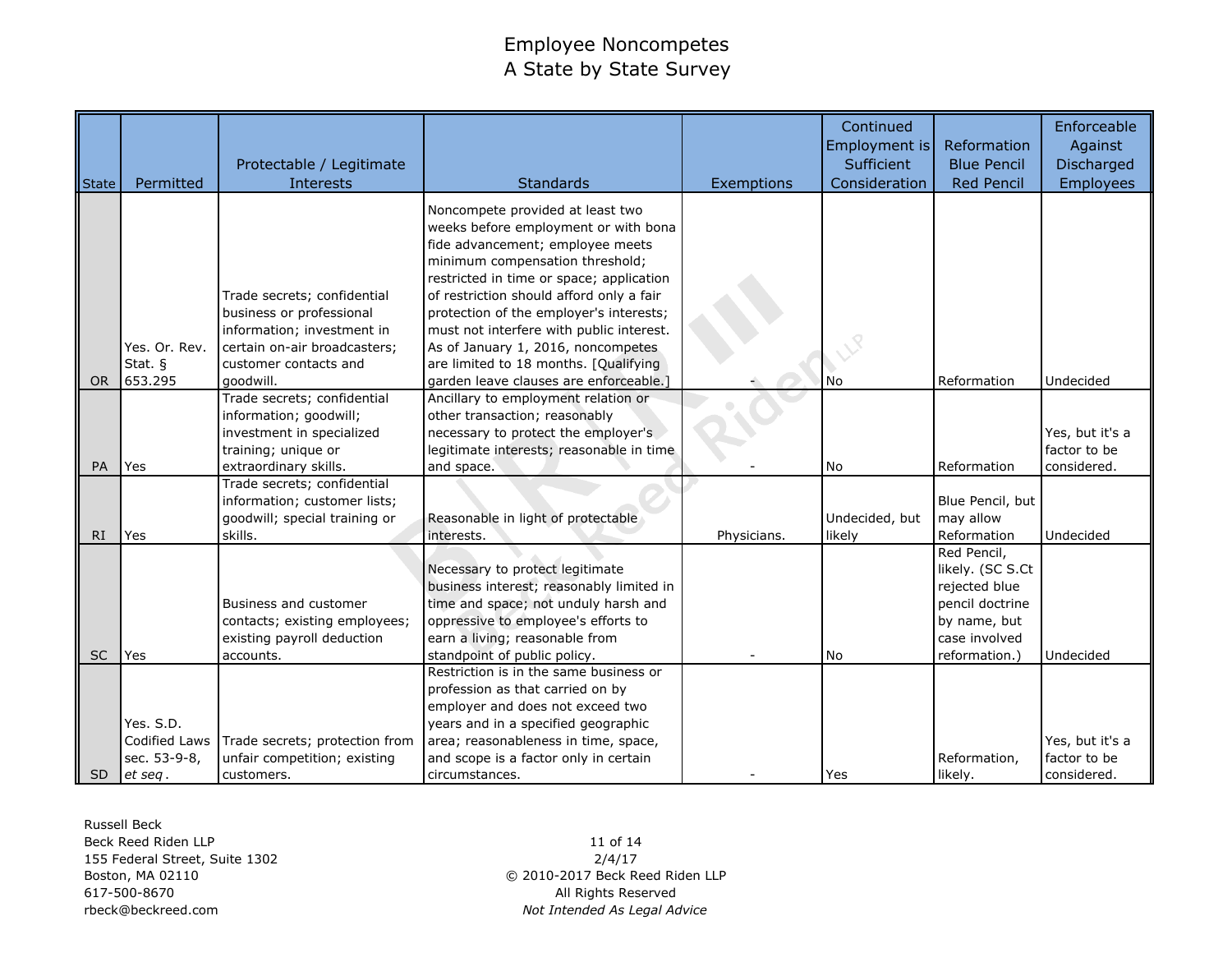| <b>State</b> | Permitted                                                                                                             | Protectable / Legitimate<br>Interests                                                                                                                             | <b>Standards</b>                                                                                                                                                                                                                                                                                                                                                                                                                                                                                                                                                                                                                            | Exemptions                                                 | Continued<br>Employment is<br>Sufficient<br>Consideration | Reformation<br><b>Blue Pencil</b><br><b>Red Pencil</b> | Enforceable<br>Against<br>Discharged<br><b>Employees</b> |
|--------------|-----------------------------------------------------------------------------------------------------------------------|-------------------------------------------------------------------------------------------------------------------------------------------------------------------|---------------------------------------------------------------------------------------------------------------------------------------------------------------------------------------------------------------------------------------------------------------------------------------------------------------------------------------------------------------------------------------------------------------------------------------------------------------------------------------------------------------------------------------------------------------------------------------------------------------------------------------------|------------------------------------------------------------|-----------------------------------------------------------|--------------------------------------------------------|----------------------------------------------------------|
| <b>TN</b>    | Yes                                                                                                                   | Trade secrets; confidential<br>information; retention of<br>existing customers; investment<br>in training or enhancing the<br>employee's skill and<br>experience. | Restriction must be reasonable in time<br>and space and necessary to protect<br>legitimate interest; public interest no<br>adversely affected; no undue hardship<br>to the employee.                                                                                                                                                                                                                                                                                                                                                                                                                                                        | Physicians (in certain appreciably long<br>circumstances). | Yes (if<br>employment<br>continued for<br>period)         | Reformation                                            | Yes, but it's a<br>factor to be<br>considered.           |
| TX           | Yes. Tex.<br>Bus. & Com.<br>Code $\S$<br>15.50 - .52                                                                  | Trade secrets; confidential or<br>proprietary information;<br>goodwill; special training or<br>knowledge acquired during<br>employment.                           | Ancillary to an otherwise enforceable<br>agreement; reasonable in time, space,<br>and scope; does not impose a greater<br>restraint than necessary to protect<br>legitimate business interest. *In<br>December 2011, the Texas Supreme<br>Court withdrew its June 2011 landmark<br>decision, but still eliminated the<br>requirement that the consideration<br>given by the employer in exchange for<br>the noncompete must give rise to the<br>interest protected by the noncompete,<br>and held that the consideration for the<br>noncompete agreement must be<br>reasonably related to the company's<br>interest sought to be protected. | der<br>Physicians (in certain<br>circumstances).           | No                                                        | Reformation<br>(mandatory)                             | Yes                                                      |
| UT           | Yes Utah Code<br>Ann. §§ 34-51-<br>101-301<br>[Effective for<br>agreements<br>entered on or<br>after May 10,<br>2016] | Trade secrets; goodwill;<br>extraordinary investment in<br>training or education.                                                                                 | No bad faith in the negotiations;<br>necessary to protect legitimate<br>business interest; reasonable in time,<br>space, and scope; consideration of<br>hardship. One year limit for agreements<br>entered on or after May 10, 2016.<br>Necessary to protect legitimate                                                                                                                                                                                                                                                                                                                                                                     |                                                            | Yes                                                       | Undecided                                              | Yes                                                      |
| VT           | <b>Yes</b>                                                                                                            | Proprietary confidential<br>information; goodwill;<br>relationships with customers;<br>investments in special training.                                           | business interest; not unnecessarily<br>restrictive to employee; limited in time,<br>space, and/or industry; not contrary to<br>public policy.                                                                                                                                                                                                                                                                                                                                                                                                                                                                                              | Beauticians and<br>Cosmetologists (by<br>their school)     | Yes                                                       | No, but possibly<br>if contract<br>provides.           | Undecided.                                               |

Russell Beck

Beck Reed Riden LLP 155 Federal Street, Suite 1302 Boston, MA 02110 617-500-8670 rbeck@beckreed.com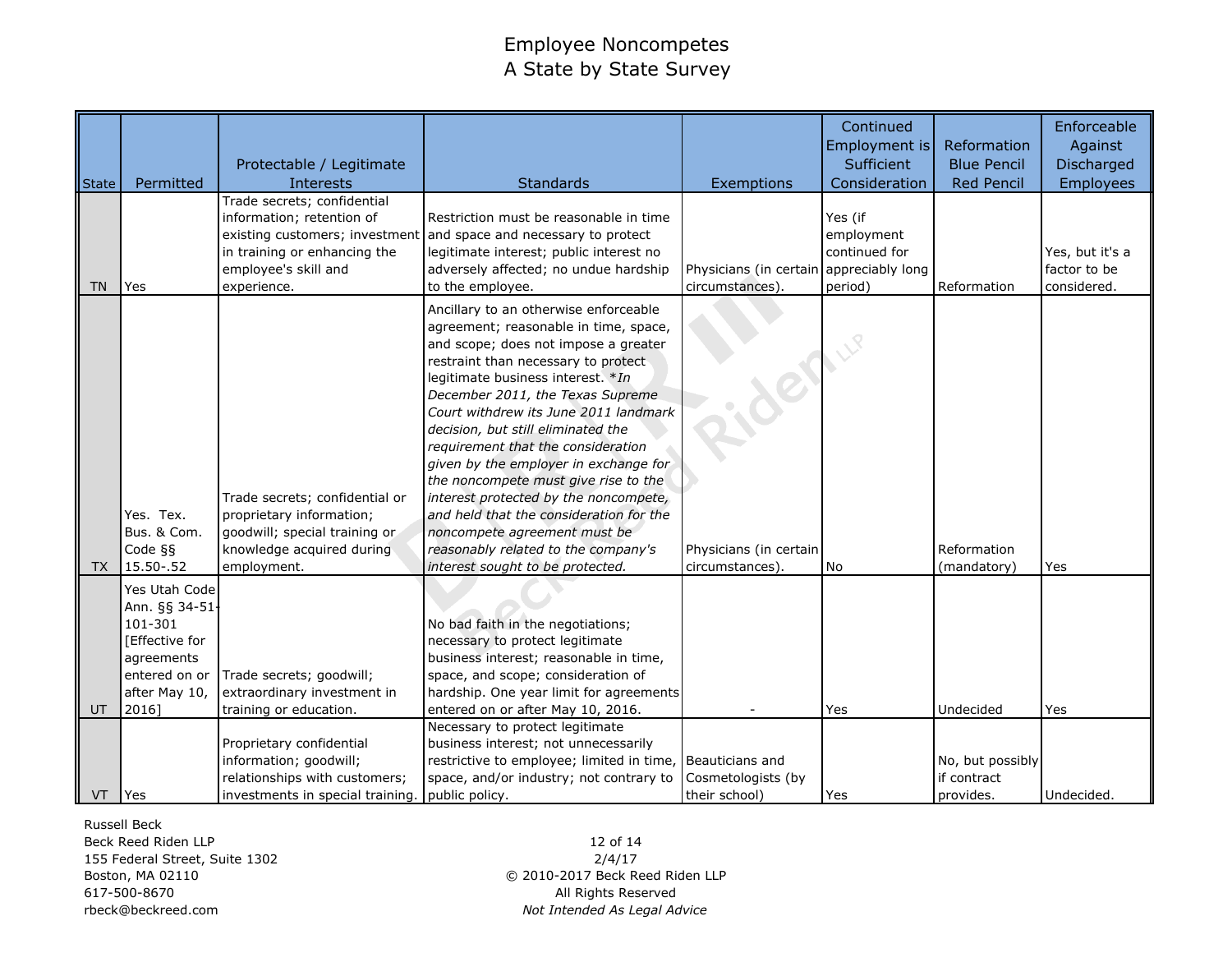| State     | Permitted                            | Protectable / Legitimate<br><b>Interests</b>                                                                                                           | <b>Standards</b>                                                                                                                                                                                                                                                               | Exemptions                                       | Continued<br>Employment is<br>Sufficient<br>Consideration | Reformation<br><b>Blue Pencil</b><br><b>Red Pencil</b>                                                                       | Enforceable<br>Against<br>Discharged<br><b>Employees</b> |
|-----------|--------------------------------------|--------------------------------------------------------------------------------------------------------------------------------------------------------|--------------------------------------------------------------------------------------------------------------------------------------------------------------------------------------------------------------------------------------------------------------------------------|--------------------------------------------------|-----------------------------------------------------------|------------------------------------------------------------------------------------------------------------------------------|----------------------------------------------------------|
| VA        | Yes                                  | Trade secrets; confidential<br>information; knowledge of<br>methods of operation;<br>protection from detrimental<br>competition; customer<br>contacts. | Narrowly drawn to protect the<br>employer's legitimate business interest<br>(reasonable in time, space, and scope);<br>not unduly burdensome on the<br>employee's ability to earn a living; not<br>against public policy.                                                      |                                                  | Yes                                                       | Red Pencil, but<br>severable<br>portions can be<br>enforced if<br>remaining<br>restrictions are<br>otherwise<br>enforceable. | Yes                                                      |
| <b>WA</b> | Yes                                  | Customer information and<br>contacts; goodwill.                                                                                                        | Restriction is necessary to protect<br>employer's business or goodwill;<br>restriction is no greater than<br>reasonably necessary to secure<br>employer's business or goodwill;<br>reasonable in time and space; injury to<br>public does not outweigh benefit to<br>employer. | Broadcasters (under<br>certain<br>circumstances) | <b>No</b>                                                 | Reformation                                                                                                                  | Yes, likely.                                             |
| <b>WV</b> | Yes                                  | Trade secrets; confidential or<br>unique information; customer<br>lists; direct investment in<br>employee's skills; goodwill.                          | Ancillary to a lawful contract; not<br>greater than reasonably necessary to<br>protect legitimate business interest;<br>reasonable in time and space; no<br>undue hardship on employee; not<br>injurious to public.                                                            |                                                  | <b>No</b>                                                 | Reformation                                                                                                                  | Undecided                                                |
| WI        | Yes. Wis.<br>Stat. Ann. §<br>103.465 | Trade secrets; confidential<br>business information; customer<br>relationships.                                                                        | Necessary to protect legitimate<br>business interest; reasonable in time<br>and space; not harsh or oppressive to<br>the employee; not contrary to public<br>policy.                                                                                                           |                                                  | Yes                                                       | Red pencil. But,<br>courts (and<br>legislature)<br>may be moving<br>toward a more<br>tolerant<br>approach.                   | Undecided                                                |

Russell Beck Beck Reed Riden LLP 155 Federal Street, Suite 1302 Boston, MA 02110 617-500-8670 rbeck@beckreed.com